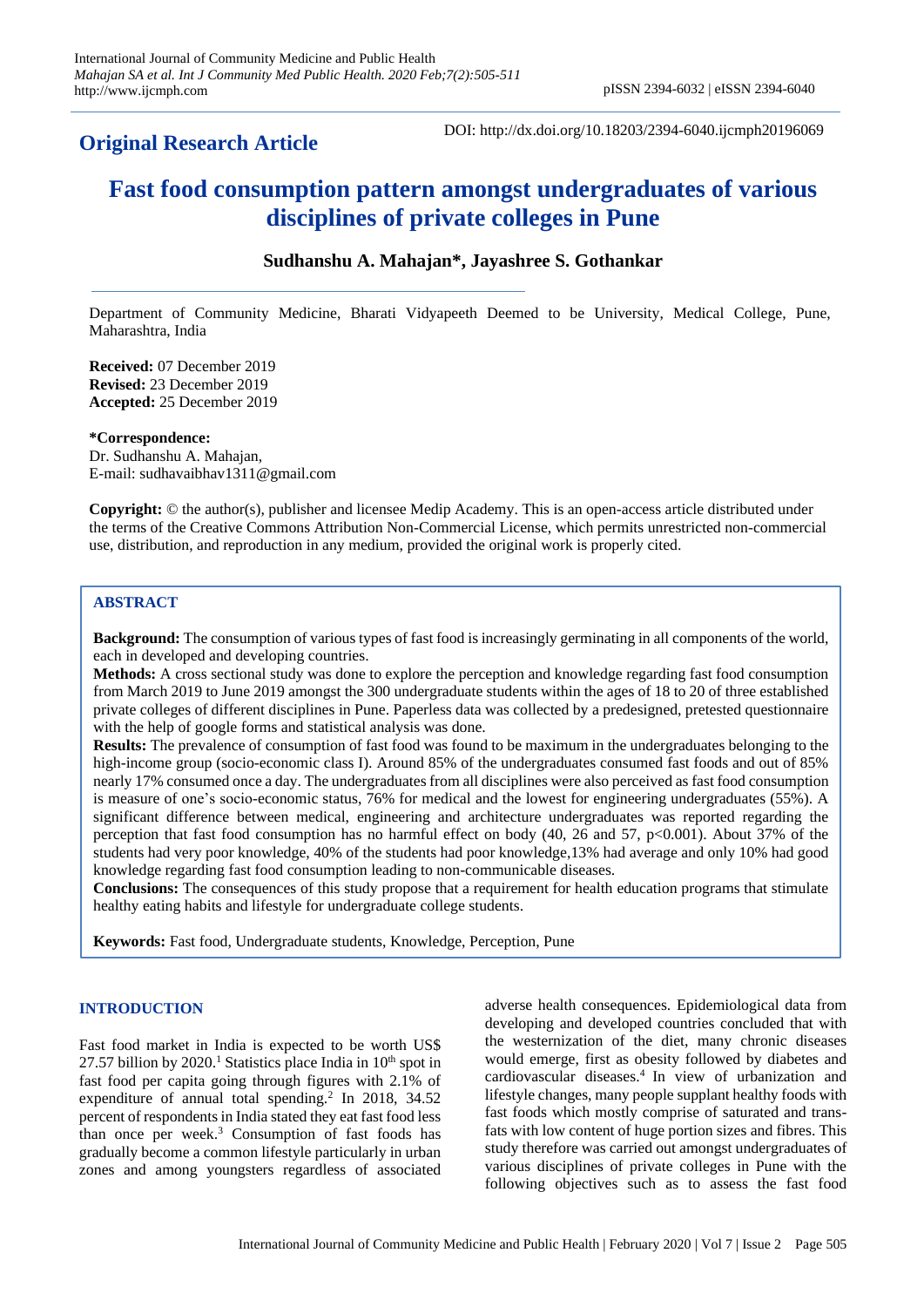consumption pattern and perception amongst undergraduates and to study the knowledge regarding fast food consumption leading to non-communicable diseases in the same.

#### **METHODS**

A cross sectional study was done from March 2019 to June 2019 amongst the undergraduate students of three established Bharati Vidyapeeth University, Pune private colleges of different disciplines in Pune. Considering the 89% prevalence of fast food consumption in undergraduate students and an allowable error was considered as 4% of prevalence, the sample size of 297 was obtained.<sup>5</sup> Thus for the sake of convenience, the study was conducted among 300 undergraduate students of different disciplines (100 from medical college, 100 from engineering college and 100 from architecture college) within the ages of 18 to 20 and studying in 2<sup>nd</sup> year as they were the most stable and settle students as compare to 1<sup>st</sup> year and their seniors and also regular with their class schedule. The survey instrument was made after a thorough review of the literature. Google forms has been taken the ideal option as that is easy, student friendly and convenient to conduct the study. The tool was evaluated by two peers and the faculty to obtain face validity. Approval from the Institutional Ethical Board was obtained before data collection. The permission to conduct the study was obtained from respective college principals. All the selected undergraduate students were made well informed of the study aim and objectives and written consent was taken for their participation in the study, just after the lecture in each private college, as that time maximum students were present in the class. Disinterested students and those who have not given the consent were not included in the study. Survey was conducted by circulating the link through WhatsApp to each 2nd year group of 3 private colleges. The question of roll number, name of each student and name of the college were included in the Google forms to avoid the multiple submissions. The Google link was opened till the 100 responses from each private college.

After the survey had been completed, a thanked message for taking the time to complete the survey has been sent on the same WhatsApp group to each private college.

Prior to the development of the survey questionnaire, an exploratory survey with randomly selected 20 undergraduate students of each private college was conducted in order to identify type of fast foods and the factors that likely influence the consumption of fast food.

A predesigned, pretested questionnaire was used to collect data regarding socio-demographic information like age, sex, mothers and father's education, occupation, etc., pattern of fast food consumption, perception about fast food consumption and knowledge regarding fast food consumption leading to non-communicable diseases.

Knowledge was assessed by using a 4-point Likert-type scale and undergraduate students were classified as very poor, poor, average and good.

The data was collected and SPSS statistics version 20 was used for statistical analysis. Chi-square test and percentages were used as per requirement. Odds ratio is calculated to measure the strength of association of knowledge regarding fast food with consumption of fast food in undergraduate students.

#### **RESULTS**

Three hundred undergraduate students of three different disciplines that is 100 from medical, 100 from engineering and 100 from architecture took part in the study. The sample was dominated by male undergraduates in each discipline that is 51%, 58% and 55% in medical, engineering and architecture respectively. Majority of the undergraduates that is 45% were coming from their home to college while 32% were staying in hostel. Very few that is 23% were staying as a paying guest. The overall education level of the mothers was lower than that of the fathers. The percentage of middle school mother is 8% while it is 3% for the fathers. The percentage of secondary school mothers is 13.6% while 4.3% for the fathers. The percentage of higher secondary school mothers is 39.66% while 27.6% for the fathers. The percentage of university graduate mothers is 28.9% while 55% for the fathers and the percentage of university postgraduate mothers is 3.6% while 10% in fathers. The most frequent result for the fathers belonging to medical students is graduate and postgraduate as compare to engineering and architect students ( $p<0.001$ ). Table 1 shows the demographic characteristics.

The results of association of consumption of fast food with gender, stay, mother's and father's education and mother's and father's occupation and socio-economic status is shown in Table 2. The consumption of fast food was slightly higher in males (44.3%) than in females (40%). It also reveals that the consumption of fast food was maximum among undergraduates who are localities (39.3%), followed by hostilities (27%) and staying in paying guest (18.3%). This difference was not found to be statistically significant (p>0.001). The prevalence of consumption of fast food was much more (27.6%) among students whose fathers were in professional occupation (doctors, engineers, CA, etc)/ business or in service (55.3%) as compared to the other category. It can be seen from Table 2 that the prevalence of consumption of fast food among various socioeconomic classes was found to be maximum in the higher socioeconomic class i.e., class I. The overall difference in the prevalence rate of consumption of fast food among various socioeconomic classes was found to be statistically significant  $(p<0.01)$ .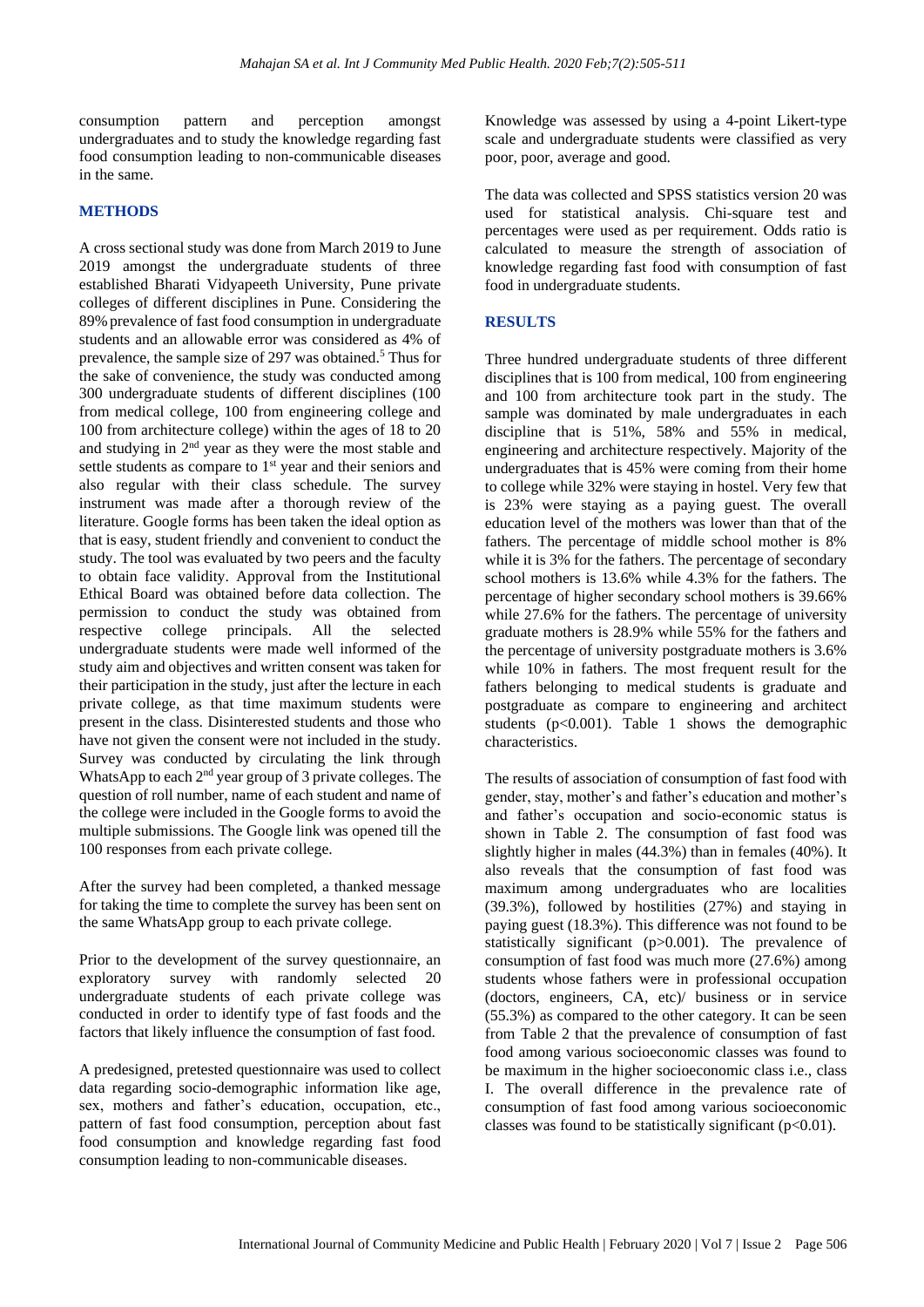| <b>Characteristics</b>     | <b>Medical</b><br>undergraduates<br>$(n=100)$ | <b>Engineering</b><br>undergraduates<br>$(n=100)$ | <b>Architecture</b><br>undergraduates<br>$(n=100)$ | Chi<br>square<br>value | P value |
|----------------------------|-----------------------------------------------|---------------------------------------------------|----------------------------------------------------|------------------------|---------|
| <b>Gender</b>              |                                               |                                                   |                                                    |                        |         |
| Male                       | 51                                            | 58                                                | 55                                                 | 0.99                   | 0.607   |
| Female                     | 49                                            | 42                                                | 45                                                 |                        |         |
| <b>Stay</b>                |                                               |                                                   |                                                    |                        |         |
| Home                       | 32                                            | 54                                                | 49                                                 |                        |         |
| Hostel                     | 37                                            | 26                                                | 33                                                 | 12.1                   | 0.017   |
| Paying guest               | 31                                            | 20                                                | 18                                                 |                        |         |
| <b>Father's education</b>  |                                               |                                                   |                                                    |                        |         |
| Middle                     | $\overline{0}$                                | 8                                                 | $\mathbf{1}$                                       |                        |         |
| Secondary                  | $\mathbf{1}$                                  | 9                                                 | 3                                                  |                        | < 0.001 |
| Higher secondary           | 6                                             | 55                                                | 22                                                 | 108.32                 |         |
| Graduate                   | 72                                            | 28                                                | 65                                                 |                        |         |
| Postgraduate               | 21                                            | $\overline{0}$                                    | 09                                                 |                        |         |
| <b>Mother's education</b>  |                                               |                                                   |                                                    |                        |         |
| Primary                    | $\overline{7}$                                | 10                                                | $\mathbf{1}$                                       |                        |         |
| Middle                     | $\boldsymbol{0}$                              | 19                                                | 5                                                  |                        | < 0.001 |
| Secondary                  | 14                                            | 18                                                | 9                                                  | 68.8                   |         |
| Higher secondary           | 30                                            | 43                                                | 46                                                 |                        |         |
| Graduate                   | 40                                            | 10                                                | 37                                                 |                        |         |
| Postgraduate               | 9                                             | $\overline{0}$                                    | $\overline{2}$                                     |                        |         |
| Father's occupation        |                                               |                                                   |                                                    |                        |         |
| <b>Business</b>            | 37                                            | 29                                                | 36                                                 |                        |         |
| Service                    | 60                                            | 68                                                | 62                                                 | 1.915                  | 0.751   |
| Retired                    | 3                                             | 3                                                 | $\overline{2}$                                     |                        |         |
| <b>Mother's occupation</b> |                                               |                                                   |                                                    |                        |         |
| <b>Business</b>            | 13                                            | 17                                                | 15                                                 |                        |         |
| Housewife                  | 55                                            | 45                                                | 50                                                 | 2.048                  | 0.727   |
| Service                    | 32                                            | 38                                                | 35                                                 |                        |         |

### **Table 1: Demographic characteristics of undergraduate students (n=300).**

# **Table 2: Association of consumption of fast food with gender, stay, mother's and father's education, mother's and father's occupation and socio-economic status.**

| <b>Characteristics</b>    | <b>Consumption of fast food</b> |            | Chi square value | P value |  |
|---------------------------|---------------------------------|------------|------------------|---------|--|
|                           | Yes $(\% )$                     | No $(\% )$ |                  |         |  |
| Gender                    |                                 |            |                  |         |  |
| Male                      | 133 (44.33)                     | 31(10.33)  | 3.55             | 0.06    |  |
| Female                    | 121 (40.33)                     | 15(5)      |                  |         |  |
| <b>Stay</b>               |                                 |            |                  |         |  |
| Home                      | 118 (39.33)                     | 17(5.66)   |                  |         |  |
| Hostel                    | 81 (27)                         | 15(5)      | 20.93            | 0.39    |  |
| Paying guest              | 55 (18.33)                      | 14(4.66)   |                  |         |  |
| <b>Father's education</b> |                                 |            |                  |         |  |
| Middle                    | 3(1)                            | 6(2)       |                  |         |  |
| Secondary                 | 10(3.33)                        | 3(1)       |                  | < 0.001 |  |
| Higher secondary          | 57 (19)                         | 26(8.66)   | 50.20            |         |  |
| Graduate                  | 154 (51.33)                     | 11(3.66)   |                  |         |  |
| Postgraduate              | 30 (10)                         | 0(00)      |                  |         |  |
| Mother's education        |                                 |            |                  |         |  |
| Primary                   | 14 (4.66)                       | 4(1.33)    | 37.46            | < 0.001 |  |
| Middle                    | 13 (4.33)                       | 11(3.66)   |                  |         |  |

Continued.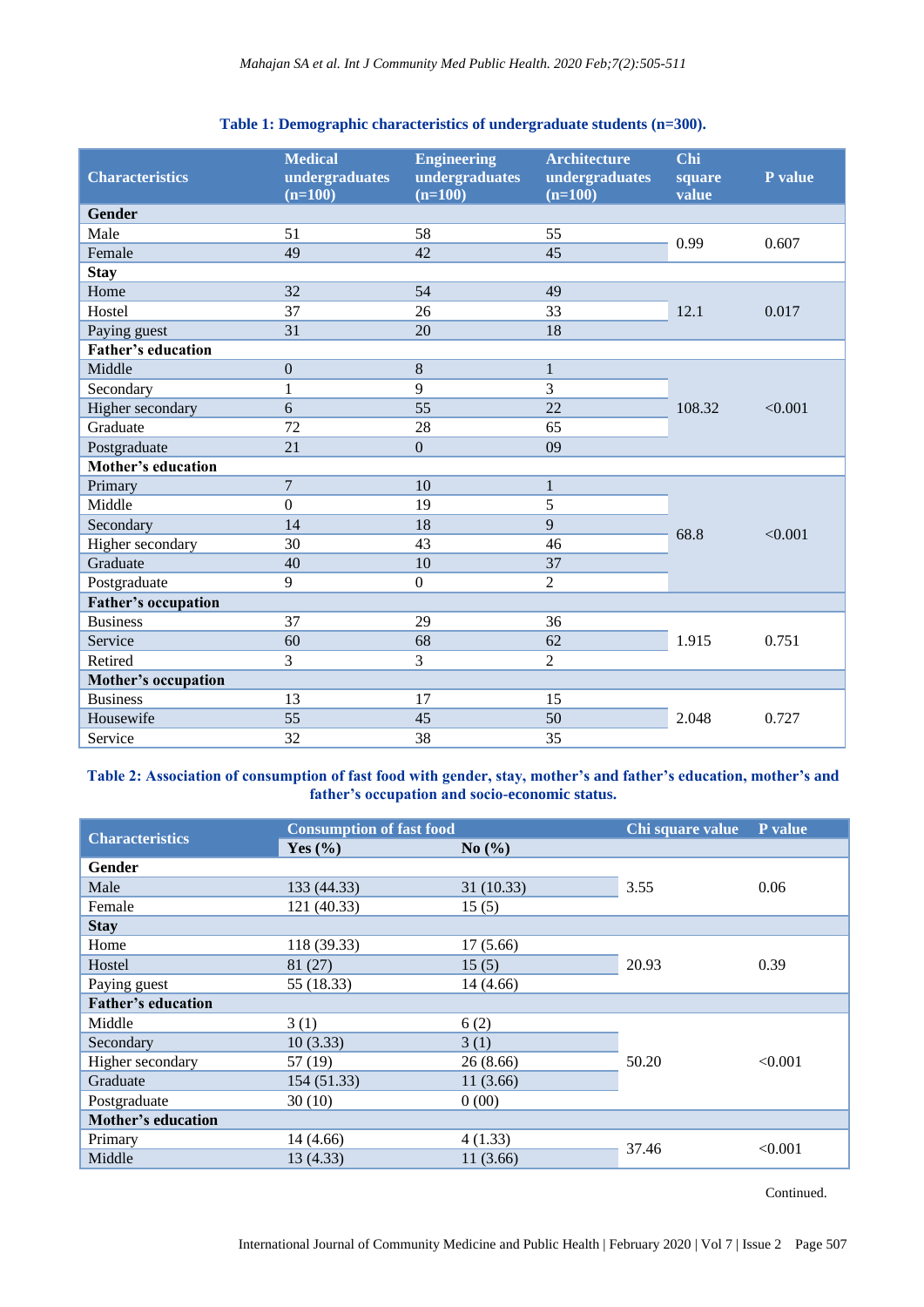| <b>Characteristics</b>     | <b>Consumption of fast food</b> |            | Chi square value | P value |  |
|----------------------------|---------------------------------|------------|------------------|---------|--|
|                            | Yes $(\% )$                     | No $(\% )$ |                  |         |  |
| Secondary                  | 29(9.66)                        | 12(4)      |                  |         |  |
| Higher secondary           | 102(34)                         | 17(5.66)   |                  |         |  |
| Graduate                   | 85 (28.33)                      | 02(0.66)   |                  |         |  |
| Postgraduate               | 11 (3.66)                       | 0(0)       |                  |         |  |
| Father's occupation        |                                 |            |                  |         |  |
| <b>Business</b>            | 83 (27.66)                      | 19(6.33)   |                  |         |  |
| Service                    | 166 (55.33)                     | 24(8)      | 4.95             | 0.08    |  |
| Retired                    | 5(1.66)                         | 3(1)       |                  |         |  |
| <b>Mother's occupation</b> |                                 |            |                  |         |  |
| <b>Business</b>            | 36(12)                          | 9(3)       |                  |         |  |
| Housewife                  | 125 (41.66)                     | 25(8.33)   | 2.19             | 0.33    |  |
| Service                    | 93(31)                          | 12(4)      |                  |         |  |
| Socio economic status      |                                 |            |                  |         |  |
| Class I                    | 103(34.33)                      | 16(5.33)   |                  |         |  |
| Class II                   | 85 (28.33)                      | 17(5.66)   | 71.2             | < 0.001 |  |
| Class III                  | 29 (9.66)                       | 50 (16.66) |                  |         |  |

#Figures in parenthesis indicates percentages.

#### **Table 3: Perception about fast food consumption among undergraduate students.**

| <b>Perception about fast food</b><br>consumption                | <b>Medical</b><br>undergraduates<br>$(n=100)$ | <b>Engineering</b><br>undergraduates<br>$(n=100)$ | <b>Architecture</b><br>undergraduates<br>$(n=100)$ | Chi square<br>value | $\mathbf{p}$<br>value |
|-----------------------------------------------------------------|-----------------------------------------------|---------------------------------------------------|----------------------------------------------------|---------------------|-----------------------|
| Fast foods are part of normal diet                              |                                               |                                                   |                                                    |                     |                       |
| Yes                                                             | 38                                            | 63                                                | 75                                                 | 32.89               | < 0.001               |
| No                                                              | 59                                            | 37                                                | 25                                                 |                     |                       |
| Don't know                                                      | 3                                             | 0                                                 | $\Omega$                                           |                     |                       |
| Fast food consumption is measure of one's socio-economic status |                                               |                                                   |                                                    |                     |                       |
| Yes                                                             | 76                                            | 55                                                | 65                                                 | 18.09               | < 0.001               |
| N <sub>o</sub>                                                  | 20                                            | 45                                                | 34                                                 |                     |                       |
| Don't know                                                      | 4                                             | $\theta$                                          | 1                                                  |                     |                       |
| Fast food consumption is sign of enjoyment and sophistication   |                                               |                                                   |                                                    |                     |                       |
| Yes                                                             | 79                                            | 45                                                | 72                                                 |                     |                       |
| N <sub>o</sub>                                                  | 18                                            | 49                                                | 25                                                 | 28.6                | < 0.001               |
| Don't know                                                      | 3                                             | 6                                                 | 3                                                  |                     |                       |
| Fast food consumption has no harmful effect on body             |                                               |                                                   |                                                    |                     |                       |
| Yes                                                             | 40                                            | 26                                                | 57                                                 |                     |                       |
| N <sub>o</sub>                                                  | 38                                            | 53                                                | 37                                                 | 25.35               | < 0.001               |
| Don't know                                                      | 22                                            | 21                                                | 6                                                  |                     |                       |
| Fast foods are cooked under healthy condition and environment   |                                               |                                                   |                                                    |                     |                       |
| Yes                                                             | 36                                            | 15                                                | 60                                                 |                     |                       |
| N <sub>o</sub>                                                  | 44                                            | 43                                                | 27                                                 |                     |                       |
| Don't know                                                      | 20                                            | 42                                                | 13                                                 | 50.15               | < 0.001               |
| Fast foods contain chemicals/toxins in preservatives            |                                               |                                                   |                                                    |                     |                       |
| Yes                                                             | 45                                            | $\tau$                                            | 43                                                 |                     |                       |
| N <sub>o</sub>                                                  | 34                                            | 49                                                | 37                                                 | 45.04               | < 0.001               |
| Don't know                                                      | 21                                            | 44                                                | 20                                                 |                     |                       |

In the perception category, most of the architecture undergraduates (75%) overwhelmingly agreed that fast food is a part of normal diet followed by engineering (63%) and medical (38%) (Table 3). This difference was found to be statistically significant (p>0.001). All the undergraduate students from all disciplines were also perceived as fast food consumption is measure of one's socio-economic status, with the highest percentage for medical students (76%) and the lowest for engineering students (55%). A significant difference between medical, engineering and architecture students was reported regarding the perception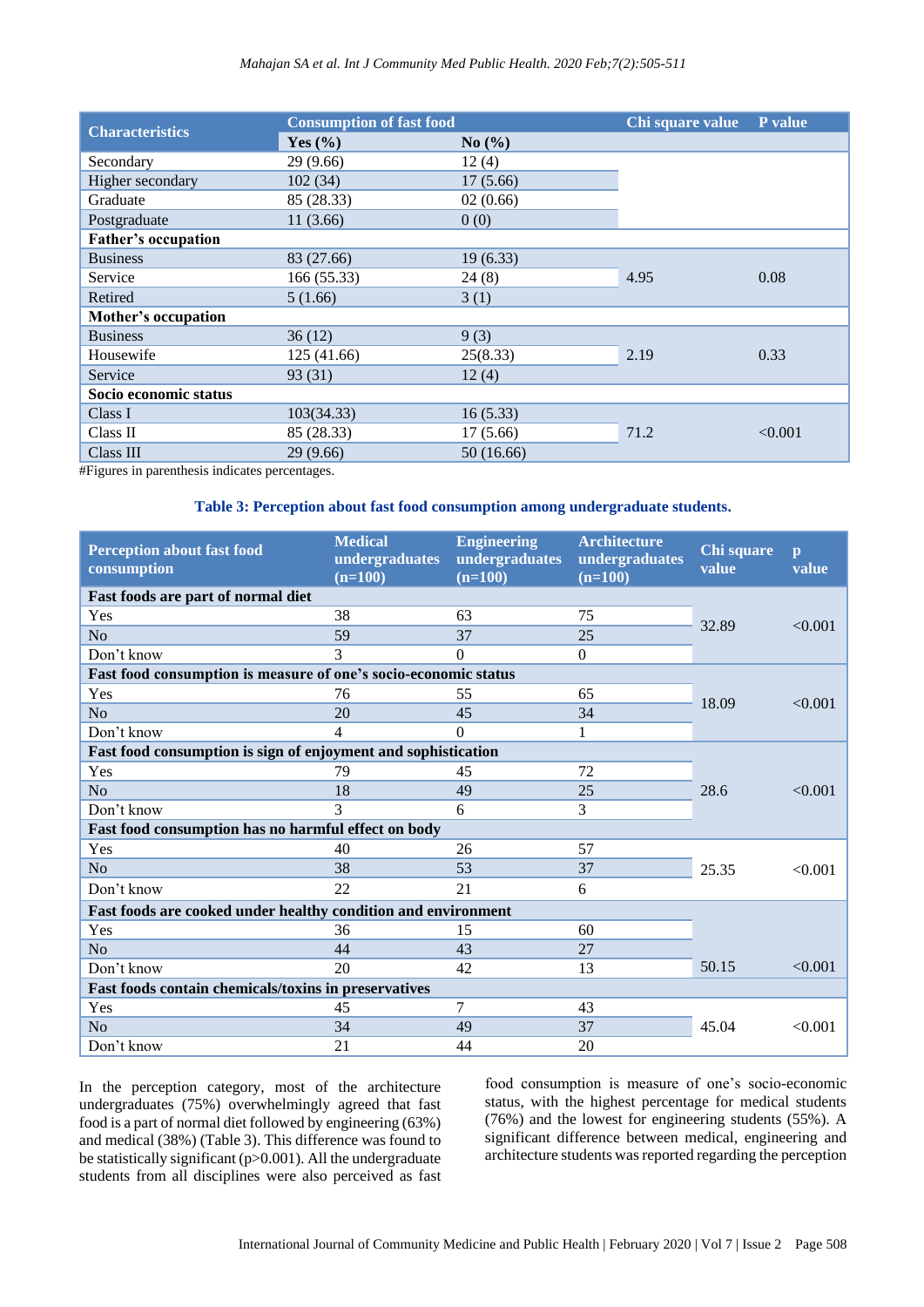that fast food consumption has no harmful effect on body (40, 26 and 57, p<0.001).

Table 4 shows that majority 63% of medical undergraduate students were having knowledge that fast foods contain high calories followed by architecture students (53%) and engineering students (16%). The finding of the present study also reveals that only medical students had more knowledge regarding risk of having high cholesterol and become obese after the frequent consumption of fast food and this difference is statistically significant  $(p<0.005)$ . Surprisingly majority of the architecture students had

knowledge of getting diabetes, hypertension and heart diseases in later life because of high consumption of fasts food as compared to medical and engineering students.

About 37% of the students had very poor knowledge, 40% of the students had poor knowledge, 13% had average and only 10% had good knowledge regarding fast food consumption leading to non-communicable diseases. From the Table 5, those undergraduates have knowledge about fast food showed the consumption 5.03 times more than that who don't have knowledge.

#### **Table 4: Knowledge regarding fast food consumption leading to non-communicable diseases.**

| Knowledge regarding fast food<br>consumption                           | <b>Medical</b><br>undergraduates<br>$(n=100)$ | <b>Engineering</b><br>undergraduates<br>$(n=100)$ | <b>Architecture</b><br>undergraduates<br>$(n=100)$ | Chi square<br>value | $\mathbf{P}$<br>value |
|------------------------------------------------------------------------|-----------------------------------------------|---------------------------------------------------|----------------------------------------------------|---------------------|-----------------------|
| <b>Fast foods contain high calories</b>                                |                                               |                                                   |                                                    |                     |                       |
| Yes                                                                    | 68                                            | 16                                                | 53                                                 | 67.27               | < 0.001               |
| No                                                                     | 22                                            | 38                                                | 26                                                 |                     |                       |
| Don't Know                                                             | 10                                            | 46                                                | 21                                                 |                     |                       |
| Eating fast foods frequently increases the risk of high cholesterol    |                                               |                                                   |                                                    |                     |                       |
| Yes                                                                    | 44                                            | 8                                                 | 38                                                 | 36.29               | < 0.001               |
| N <sub>o</sub>                                                         | 33                                            | 50                                                | 38                                                 |                     |                       |
| Don't know                                                             | 23                                            | 42                                                | 24                                                 |                     |                       |
| Eating fast foods frequently increases the risk of become obese        |                                               |                                                   |                                                    |                     |                       |
| Yes                                                                    | 65                                            | 13                                                | 53                                                 |                     | < 0.001               |
| No                                                                     | 20                                            | 39                                                | 23                                                 | 61.65               |                       |
| Don't know                                                             | 15                                            | 48                                                | 24                                                 |                     |                       |
| Eating fast foods frequently increases the risk of high blood pressure |                                               |                                                   |                                                    |                     |                       |
| Yes                                                                    | 29                                            | 10                                                | 45                                                 |                     |                       |
| N <sub>o</sub>                                                         | 41                                            | 48                                                | 34                                                 | 31.48               | < 0.001               |
| Don't know                                                             | 30                                            | 42                                                | 21                                                 |                     |                       |
| Eating fast foods frequently increases the risk of heart diseases      |                                               |                                                   |                                                    |                     |                       |
| Yes                                                                    | 27                                            | 9                                                 | 53                                                 | 48.88               | < 0.001               |
| N <sub>o</sub>                                                         | 37                                            | 50                                                | 29                                                 |                     |                       |
| Don't know                                                             | 36                                            | 41                                                | 18                                                 |                     |                       |
| Fast foods consumption predisposes to develop diabetes                 |                                               |                                                   |                                                    |                     |                       |
| Yes                                                                    | 27                                            | 14                                                | 49                                                 |                     |                       |
| N <sub>o</sub>                                                         | 48                                            | 40                                                | 26                                                 | 36.58               | < 0.001               |
| Don't know                                                             | 25                                            | 46                                                | 25                                                 |                     |                       |

**Table 5: Association of knowledge score with consumption of fast food (n=300).**

|                     | <b>Consumption of fast food in undergraduates</b> | <b>P</b> value                           |                    |
|---------------------|---------------------------------------------------|------------------------------------------|--------------------|
| Knowledge score     | Yes $(\% )$                                       | $\mathrm{No}$ $\left(\frac{9}{6}\right)$ | 0.003              |
| Yes (good+average)  | 66 (22)                                           | 3(1)                                     | $OR = 5.03$        |
| No (poor+very poor) | 188 (62.66)                                       | 43 (14.33)                               | $CI=1.50$ to 16.76 |

#Figures in parenthesis indicates percentages.

#### **DISCUSSION**

The study examines the consumption pattern towards fast food in various disciplines of Pune city in India. The present study shows the males are more attracted towards the fast food than in females. This observation is in line with the study conducted among students of private

universities in Bangladesh. 6 In contrast to our study, among the women 92.6% and 87.8% of the men chose going to the fast food restaurants, a study done by KayiSoglu et al in university students.<sup>7</sup>

Urbanization is also accompanied by changes in habitual dietary practices and food consumption patterns. Important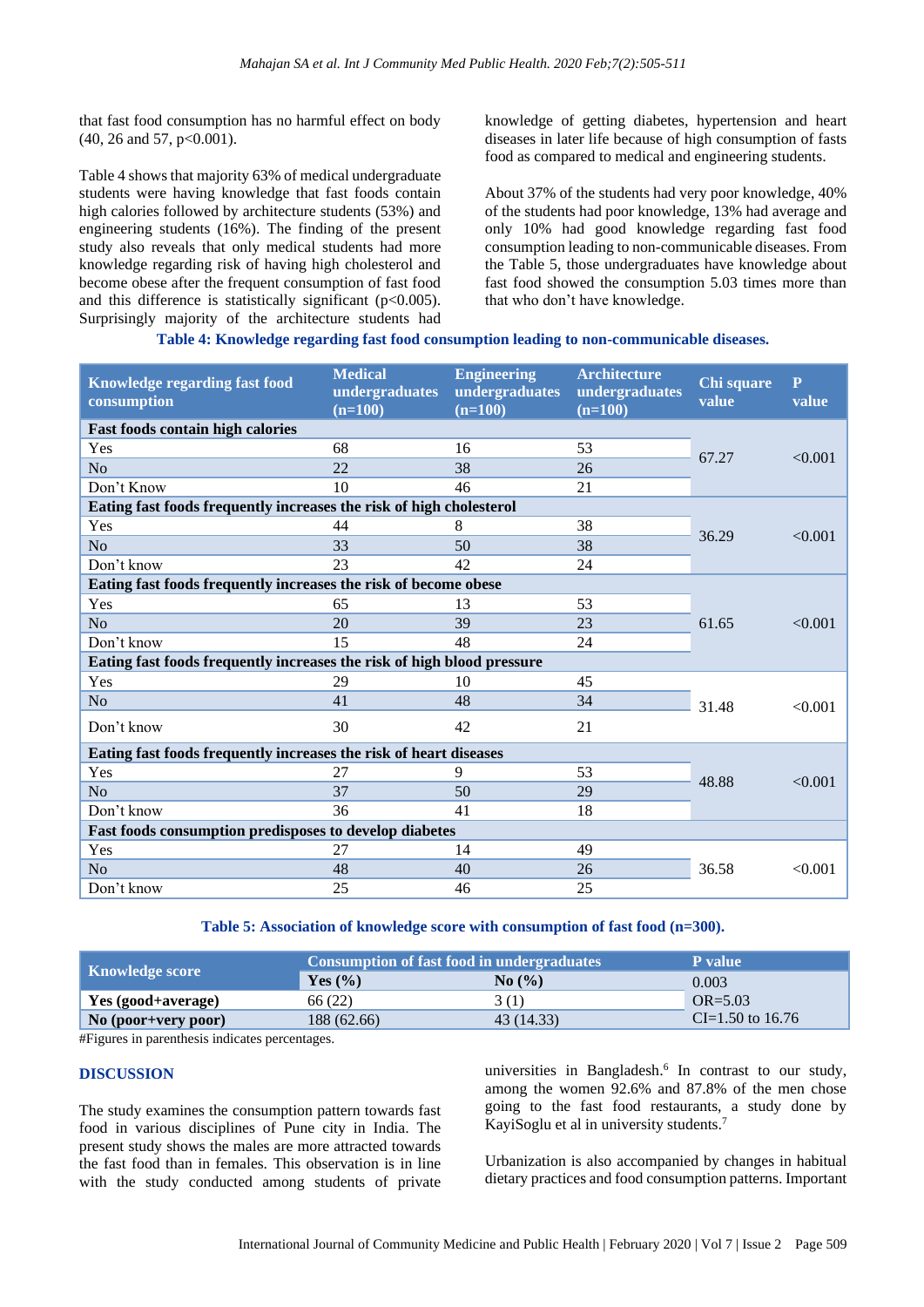determinants of the structure of diets in urban areas include demographic factors, the organization of food markets, and the lower relative prices of processed foods relative to staples in urban areas. It should be noted that we found, 45% of the students give preference to fast food than homemade meal. The reasons they quoted for this preference were fast food are more delicious, more nutritious and readily available without stress. The similar reasons like it saves time, convenient for change and fun, offers variety of menu and delicious among others were given in the study done in Ghana.<sup>8</sup>

In the study conducted by Bowman et al adolescents of families with high income and residents of affluent regions consumed more fast foods.<sup>9</sup> Increased income may worsen nutrition in some ways when food environments facilitate spending toward unhealthy diets. These findings corresponded with the present study findings as students, those from affluent families, students who had educated parents and the ones who were studying in medical discipline ate more fast foods than others. These results indicated that in the societies with high income and educational level, the amount of traditional food consumption decreased, whereas fast foods and prepared foods were more consumed. Two studies found that lower education was associated with a higher level of fast food consumption.<sup>10,11</sup>

In our study it is found that despite the place of residing, every student diet consists of fast food, then whether he/she stays at home or hostel. Also, in the study conducted by Jayasinghe et al among university students found no association between the place of residence and consumption of fast food.<sup>12</sup>

Majority of students perceived that the fast food is a part of normal diet. The plausible purpose behind this is the role of TV and other mass media and big names conceivably giving an inappropriate message to adolescents.

An investigation in Iran presented unhealthy eating patterns, high level of soft drink consumption, breakfast skipping, and unseemly recurrence of family suppers for fast food consumption with friends. <sup>13</sup> This observation is consistent with the results of our study, majority of the students perceived that fast food consumption is a sign enjoyment and sophistication.

It is found out that 7% of the students from all disciplines are daily consumers with 17% of them consume fast foods like pizzas, burgers, french fries with coke, etc. more than four times per week. Therefore, it is evident that more or less fast foods have become part of their daily diet.

The medical undergraduates are studying nutrition in their respective bachelor programs and therefore they had enough knowledge of the hazards of consuming frequent fast foods than engineering and architect students. Besides, having such knowledge regarding the harmful effects of consuming fast food, the students do not hesitate to

consume fast food. The results of odd ratio between the knowledge of awareness and fast food consumption is 5.03 (CI 51.50, 16.76).

Thus, to conclude that there is a distinction between the knowledge and consumption of fast foods in undergraduate students. Only 10% of the students had good knowledge and were aware of the risks associated with their unhealthy eating habits, but their habits did not correlate with their knowledge base. One of the factors which come into existence is that whose parents were in the category of professional jobs, business and service were indulging more in fast food consumption so parents should be counselled to keep an inconspicuously check on their children's spending habits. Students need to be motivated on how to apply the knowledge they possess into their lifestyle. Further research can also include exercise habits after they eat fast food.

### **ACKNOWLEDGEMENTS**

I would like to express my special thanks to our Principal who has given permission to carry out this research work.

*Funding: No funding sources Conflict of interest: None declared Ethical approval: Not required*

# **REFERENCES**

- 1. Markets Rand. India Fast Food Market Report 2015 2020: Market is expected to grow at a CAGR of 18%. PR Newswire: press release distribution, targeting, monitoring and marketing. 2018. Available at: https://www.prnewswire.com/news-releases/indiafast-food-market-report-2015---2020-market-isexpected-to-grow-at-a-cagr-of-18-505221141.html. Accessed on 6 December 2019.
- 2. Ashakiran DR, Deepthi R. Fast foods and their impact on health. JKIMSU. 2012;1(2):7-15.
- 3. Statista Research Department. India average fast food consumption per week 2016-2018. Statistics. 2018. Available at: https://www.statista. com/statistics/561263/india-average-fast-foodconsumption-per-week/. Accessed on 7 December 2019.
- 4. World Health Organization, 2000. Obesity: preventing and managing the global epidemic. World Health Organization Technical Report, series no 894. ISBN 92-4-120894-5 Geneva.
- 5. Habib A, Al Alyani M, Hussain I. Prevalence, Determinants and Consequences of Fast-Food Consumption among college students in Abha-Aseir. IJSRR. 2016;5(3):35-46.
- 6. Bipasha MS, Goon S. Fast food preferences and food habits among students of private universities in Bangladesh. South East Asia J Public Health. 2013;3(1):61-4.
- 7. Kayisoglu S, Içoz A. Effect of gender on fast-food consumption habits of high school and university